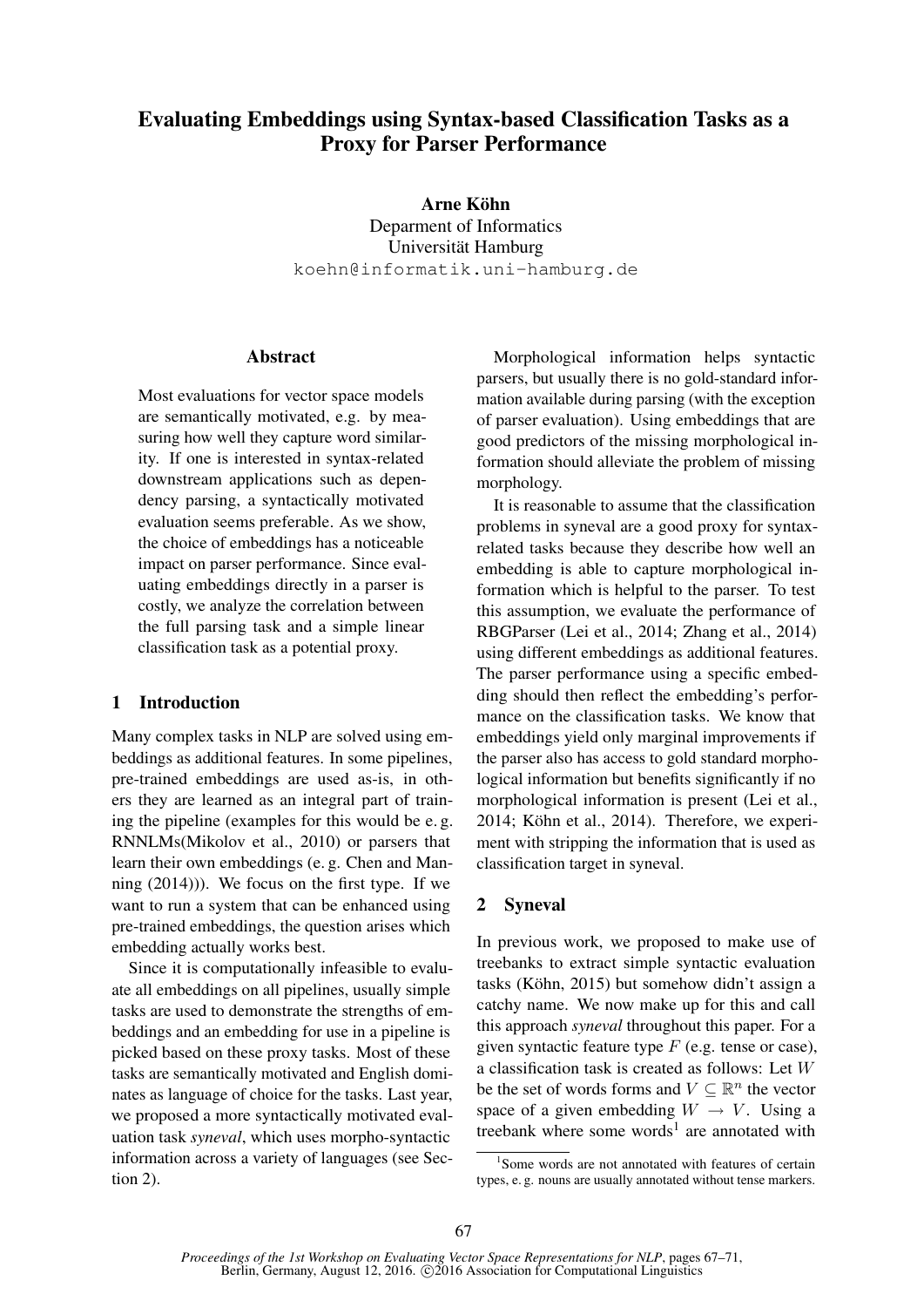#### dimensionality 10



Figure 1: Accuracies for the proxy task *syneval* evaluated on Basque, English, French, German, Hungarian, Polish, and Swedish. Note that dep was not evaluated on French. All results are from Köhn (2015). Results for embeddings not discussed in this paper have been omitted.

a syntactic feature of the given type  $f \in F$ , we combine the syntactic information with the word vector  $v \in V$  of the word, obtaining a pair  $(v, f)$ for each word. In other words, we perform an inner join of the embedding and the syntactic annotation on the word and project on  $V$  and  $F$ .

Note that there is no functional dependence  $W \rightarrow F$  because the same word form can have different syntactic features depending on the context. Therefore, there is also no functional dependence between the word vectors and the syntactic features.

A linear classifier is trained on  $(v, f)$  pairs to predict the syntactic feature given the word embedding. If the classifier yields a high accuracy, the embeddings encode structure with respect to the syntactic feature type. The vector space is partitioned by the classifier into convex polytopes which each represent one syntactic feature (such as NN for the PoS classification task) and if the classifier has a high accuracy, these polytopes accurately describe the features. Since the classifier does not use any context features and a word vector can be paired with different syntactic features, the upper bound for classification accuracy can be approximated by classification based on the word form. The lower bound is the majority baseline, i.e. using no features at all.

The syntactic features used in syneval are: *pos* (the PoS of the word), *label* (the dependency label), *headpos* (the PoS of the word's head) as well as the morphological features *case*, *gender*, *tense*, and *number*. Syneval results for a selected set of embeddings are depicted in Figure 1.

Syneval has several advantages over other em-

bedding evaluation methods: First of all, it uses several languages instead of being centered on English. It does not need manually generated data such as similarity judgments as the treebanks used for evaluation have already been built for other purposes. Syneval covers much more lexical items than other evaluations: SimLex-999 (Hill et al., 2015, one of the larger word similarity corpora) contains 1030 word forms whereas syneval performs an evaluation on nearly 30.000 word forms for English.

### 3 Data and Embeddings

To limit the amount of computation, we select four languages out of the seven evaluated by Köhn (2015), namely Basque, German, Hungarian, and Swedish, and three embeddings out of six. Even with these reductions, the experiments for this paper needed about 500 CPU-days. All experiments are performed on data from the SPMRL 2014 (Seddah et al., 2014), using the full training set for each language and the dev set for evaluation.

The embeddings are taken from Köhn (2015). We use the ten-dimensional embeddings, as the differences between the approaches are more pronounced there, and we can be sure that the parser does not drain in high dimensional features (Lei et al. (2014) used 25 and 50 dimensional vectors). Again, we limit the number of embeddings to three: skip-gram using dependency contexts (*dep*, (Levy and Goldberg, 2014)), *GloVe* (Pennington et al., 2014), and word2vec using *cbow* (Mikolov et al., 2013). In the syneval evaluation, dep performed best, GloVe worst, and cbow in between (see Fig-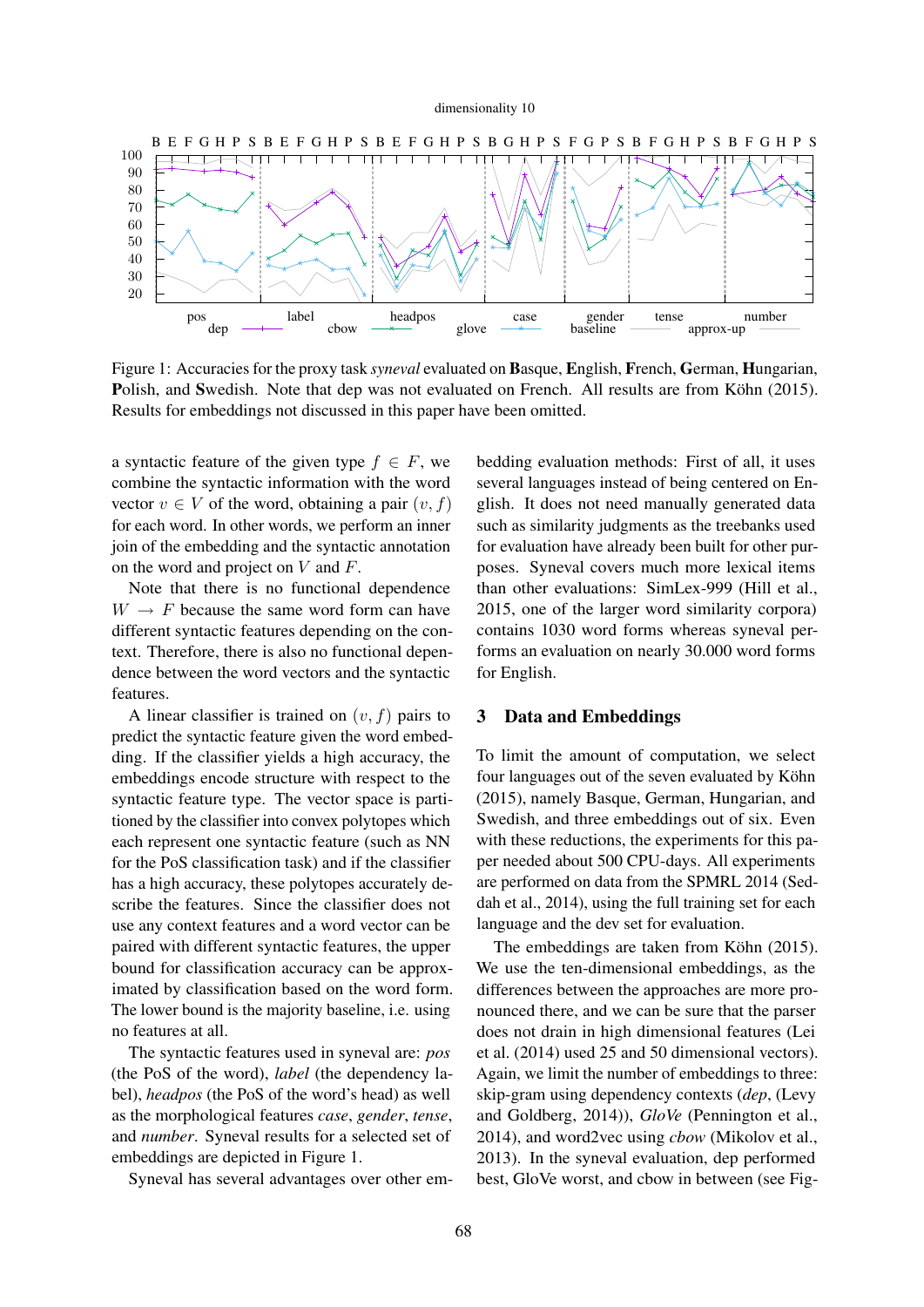|               |       | dep   | cbow  | GloVe | none  |           |       | dep   | cbow  | GloVe | none  |
|---------------|-------|-------|-------|-------|-------|-----------|-------|-------|-------|-------|-------|
| <b>Basque</b> | +all  | 89.77 | 89.13 | 89.79 | 90.07 | Hungarian | +all  | 88.66 | 88.54 | 88.24 | 88.39 |
|               | -case | 89.43 | 88.12 | 88.30 | 88.41 |           | -case | 87.52 | 87.37 | 87.46 | 87.10 |
| -tense        |       | 89.81 | 88.80 | 89.71 | 89.97 | -tense    |       | 87.50 | 87.41 | 87.59 | 87.26 |
| -number       |       | 89.88 | 88.86 | 89.26 | 89.86 | -number   |       | 87.59 | 87.34 | 87.60 | 87.07 |
| $-PoS$        |       | 88.22 | 86.39 | 87.94 | 87.99 | $-PoS$    |       | 85.97 | 85.72 | 85.80 | 85.42 |
| -all          |       | 85.51 | 80.99 | 81.68 | 79.24 |           | -all  | 81.18 | 78.69 | 78.24 | 76.08 |
| German        | +all  | 94.87 | 94.67 | 94.89 | 94.82 | Swedish   | +all  | 85.17 | 85.06 | 84.83 | 85.17 |
|               | -case | 94.38 | 94.20 | 94.40 | 94.42 |           | -case | 85.20 | 84.94 | 84.97 | 85.15 |
| -tense        |       | 94.87 | 94.66 | 94.81 | 94.76 | -tense    |       | 84.94 | 84.94 | 85.27 | 85.15 |
| -number       |       | 94.84 | 94.60 | 94.77 | 94.83 | -number   |       | 85.07 | 84.81 | 85.06 | 85.19 |
| $-PoS$        |       | 91.24 | 90.15 | 91.15 | 91.22 | $-PoS$    |       | 79.53 | 78.21 | 78.65 | 78.68 |
| -all          |       | 88.26 | 86.68 | 87.72 | 87.35 |           | -all  | 76.55 | 73.79 | 73.41 | 71.11 |
|               |       |       |       |       |       |           |       |       |       |       |       |

Table 1: Unlabeled parsing accuracies using different embeddings as well as no embeddings with varying amounts of gold-standard morphological information available. Results better than the second best by a margin of at least .1 are highlighted.

ure 1). For some tasks, GloVe barely outperforms the majority baseline, i.e. it does not contain much information that can be extracted with a linear classifier.

# 4 Using Embeddings in a Parser

To evaluate the benefit of using the embeddings mentioned in the previous section in a parser, the parser needs to fulfill several requirements: The parser needs to work both with and without embeddings, it needs to use pre-trained embeddings, and it should make use of morphological features. If all these requirements are fulfilled, it is possible to measure the benefit of different embeddings as well as using embeddings at all, and whether morphological information supersedes such benefits.

Based on the requirements, we chose RBGParser for the evaluation. RBGParser uses embeddings for scoring edges using low-rank tensors. To score edges, the function uses the embedding, form, lemma, pos, and morphological information of the words as well as arc length and direction. In addition to the low-rank tensor, it uses the same features as TurboParser (Martins et al., 2013) as well as some features encoding global properties. Both components are weighted using a hyperparameter which we keep fixed at the default value. Since the embeddings are only used in the tensor component, the quality of the embeddings only affect this component.

Nevertheless, we chose to use the whole parser including all features instead of just measuring the impact on the low-rank tensor component because it is possible that improvements in this component don't translate to an improvement of the whole parser.

# 5 Experiments

The basic idea is as follows: If an embedding encodes a morphological feature well, it should be a good drop-in replacement of that feature. Therefore, if we strip a morphological feature from the data, using a well-performing embedding should yield higher parsing accuracies than using a worse performing one.

We use the following setups with each embedding (as well as without embeddings):

- no case information (-case)
- no tense information (-tense)
- no number information (-number)
- no PoS information (-PoS)
- morphology (including PoS) completely stripped (-all)
- all gold standard information as-is  $(+all)$

We train RBGParser on the gold standard for each language using the settings mentioned above, i. e. stripping the morphological information corresponding to the setting from both training and test data. For each setting and language, we trained the parser in for modes: Without Embeddings, with dep, with GloVe, and with cbow. The resulting accuracies are listed in Table 1. No embedding is able to provide a benefit to the parser with complete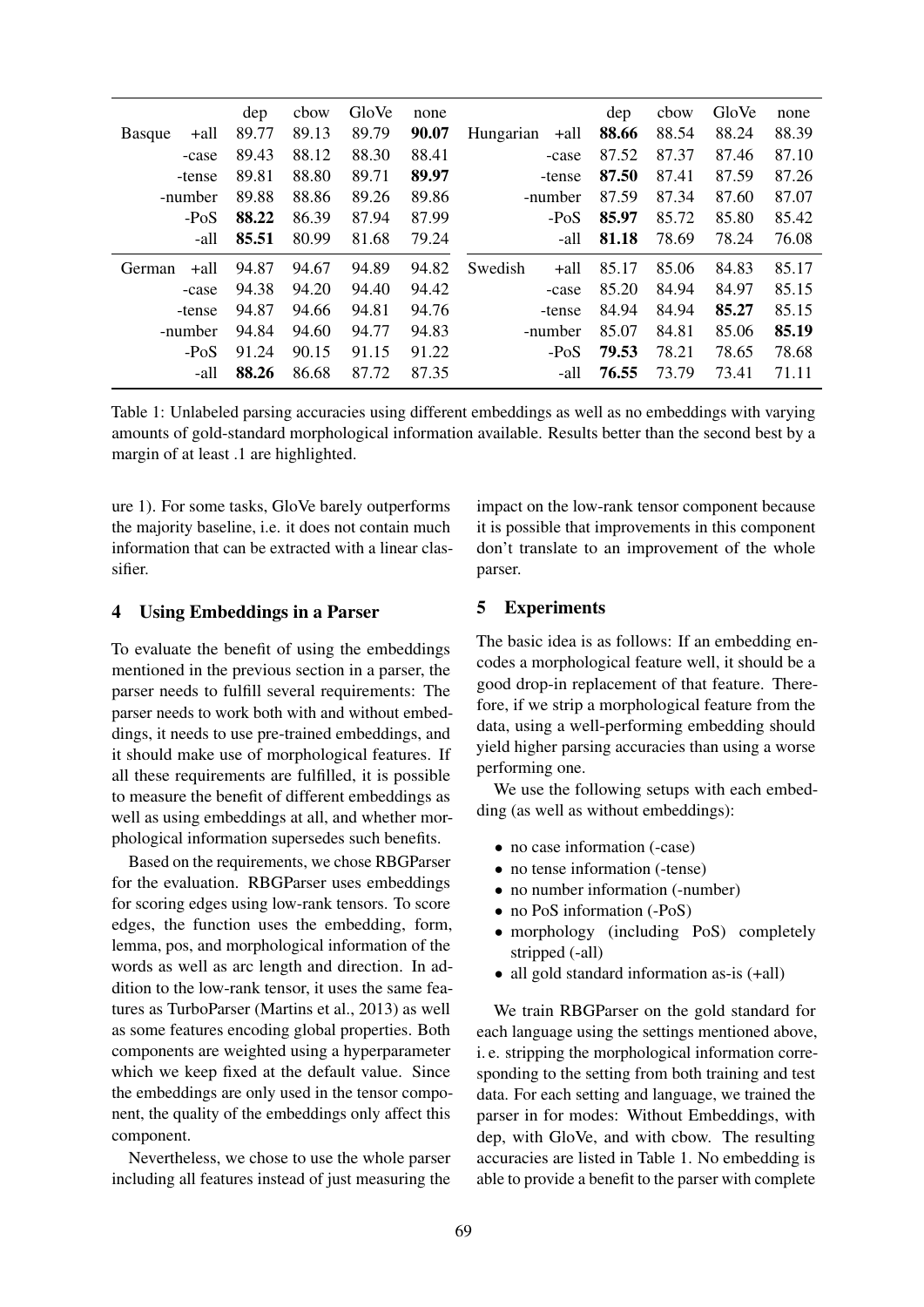gold-standard annotations (the +all rows), which is consistent with previous findings.

Even when stripping morphological information, the embeddings only yield relevant improvements with respect to not using embeddings in -PoS and -all settings. In both these cases, dep clearly outperforms the other embeddings, which is consistent with the syneval results (Figure 1). In contrast, cbow, which performs better than GloVe in syneval, yields worse results than GloVe on average. Both differences are significant (two-sided sign test; dep  $\neq$  glove:  $p < 0.05$ ; GloVe  $\neq$  cbow:  $p < 0.01$ ). The absolute difference between dep and GloVe is much larger than the absolute difference between GloVe and cbow. The difference between GloVe and cbow is especially striking in the -PoS case where cbow outperforms GloVe by a large margin in syneval but is consistently beaten in the parsing task for every language, even those where cbow outperforms GloVe in the +all case.

Stripping a single morphological feature (other than PoS) has little impact on parsing accuracy. On the other hand, stripping all morphological information leads to much worse accuracies than just parsing without PoS. This hints at some redundancy provided by the morphological annotations.

# 6 Conclusions

Syneval and the downstream parser evaluation both reveal large differences between the different embeddings. dep outperforms all other embeddings in syneval for all tasks except number-Polish and number-Spain and also is most helpful to the parser with considerable margin. The embeddings are only consistently helpful to the parser if no PoStags are provided.

Despite the consistency of the dep result between syneval and the parsing task, our findings are inconclusive overall. On the one hand, the by far best performing approach on the proxy task also performed best for parsing, on the other hand cbow performed worse than GloVe in the parsing task despite performing better in the proxy task. This indicates that there is helpful information encoded that is not captured by the proxy task, but which interestingly can not be realized when parsing with full gold-standard morphological annotation.

Code and data for this work is available under http://arne.chark.eu/repeval2016.

#### References

- Danqi Chen and Christopher Manning. 2014. A fast and accurate dependency parser using neural networks. In *Proceedings of the 2014 Conference on Empirical Methods in Natural Language Processing (EMNLP)*, pages 740–750, Doha, Qatar, October. Association for Computational Linguistics.
- Felix Hill, Roi Reichart, and Anna Korhonen. 2015. Simlex-999: Evaluating semantic models with (genuine) similarity estimation. *Computational Linguistics*, 41(4):665–695, Sep.
- Arne Köhn, U Chun Lao, AmirAli B Zadeh, and Kenji Sagae. 2014. Parsing morphologically rich languages with (mostly) off-the-shelf software and word vectors. In *Proceedings of the 2014 Shared Task of the COLING Workshop on Statistical Parsing of Morphologically Rich Languages*.
- Arne Köhn. 2015. What's in an embedding? analyzing word embeddings through multilingual evaluation. In *Proceedings of the 2015 Conference on Empirical Methods in Natural Language Processing*, pages 2067–2073, Lisbon, Portugal, September. Association for Computational Linguistics.
- Tao Lei, Yu Xin, Yuan Zhang, Regina Barzilay, and Tommi Jaakkola. 2014. Low-rank tensors for scoring dependency structures. In *Proceedings of the 52nd Annual Meeting of the Association for Computational Linguistics (Volume 1: Long Papers)*, pages 1381–1391, Baltimore, Maryland, June. Association for Computational Linguistics.
- Omer Levy and Yoav Goldberg. 2014. Dependencybased word embeddings. In *Proceedings of the 52nd Annual Meeting of the Association for Computational Linguistics (Volume 2: Short Papers)*, pages 302–308, Baltimore, Maryland, June. Association for Computational Linguistics.
- André Martins, Miguel Almeida, and Noah A. Smith. 2013. Turning on the turbo: Fast third-order nonprojective turbo parsers. In *Proceedings of the 51st Annual Meeting of the Association for Computational Linguistics (Volume 2: Short Papers)*, pages 617–622, Sofia, Bulgaria, August.
- Tomáš Mikolov, Martin Karafiát, Lukáš Burget, Jan Černocký, and Sanjeev Khudanpur. 2010. Recurrent neural network based language model. In *Proceedings of INTERSPEECH-2010*, pages 1045– 1048.
- Tomáš Mikolov, Kai Chen, Greg Corrado, and Jeffrey Dean. 2013. Efficient estimation of word representations in vector space. *arXiv preprint arXiv:1301.3781*.
- Jeffrey Pennington, Richard Socher, and Christopher Manning. 2014. GloVe: Global vectors for word representation. In *Proceedings of the*